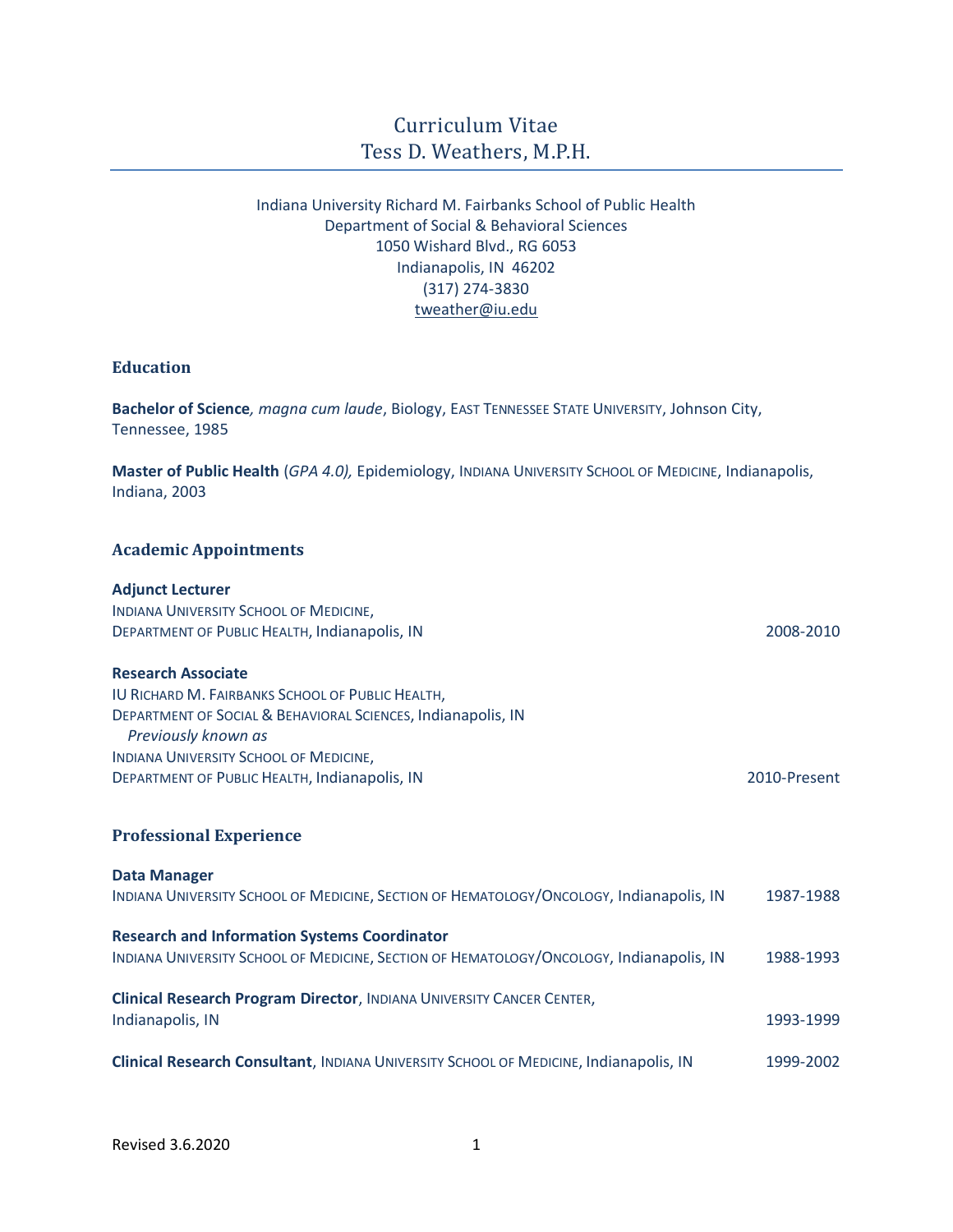| <b>MPH Intern and Contracted Consultant, INDIANA STATE DEPARTMENT OF HEALTH</b>        |           |
|----------------------------------------------------------------------------------------|-----------|
| EPIDEMIOLOGY RESOURCE CENTER AND THE INDIANA GENETIC DISEASE PROGRAM, Indianapolis, IN | 2002      |
| <b>MPH Capstone Research Project</b>                                                   |           |
| INDIANA UNIVERSITY SCHOOL OF MEDICINE, DEPARTMENT OF FAMILY MEDICINE                   |           |
| BOWEN RESEARCH CENTER, Indianapolis, IN                                                | 2003      |
| <b>Research Associate</b> (part-time staff position)                                   |           |
| INDIANA UNIVERSITY SCHOOL OF MEDICINE                                                  |           |
| <b>DEPARTMENT OF PUBLIC HEALTH, Indianapolis, IN</b>                                   | 2003-2009 |

# **Certification**

1995-2006 Certified Clinical Research Professional (CCRP), Society of Clinical Research Associates

# **Professional Organizations**

| 1994-2006    | Society of Clinical Research Associates (SoCRA) |
|--------------|-------------------------------------------------|
| 2003-2007    | American Public Health Association              |
| 2011-2015    | Indiana Cancer Consortium                       |
| 2014         | <b>American Public Health Association</b>       |
| 2015         | Society for the Study of Social Problems        |
| 2002-Present | <b>Indiana Public Health Association</b>        |

# **Honors and Awards**

| 1983      | National Alumni Association Scholar                                   |
|-----------|-----------------------------------------------------------------------|
| 1983      | Pearl Sue Lady Award & Scholarship                                    |
| 1983-1984 | East Tennessee State University, President's Pride Member and Officer |
| 1984      | O'Dell Award for Outstanding Biology Student                          |
| 1984      | Beta Beta Beta National Biological Honor Society                      |
| 1985      | The Honor Society of Phi Kappa Phi                                    |
| 2006      | Delta Omega National Honorary Society in Public Health                |

# **University Service**

| 1993-1999 | Scientific Review Committee, Indiana University Cancer Center                       |
|-----------|-------------------------------------------------------------------------------------|
| 2007-2009 | Public Health and the Environment Sub-Committee, Indiana Taskforce on Health Reform |
| 2009-2015 | Corps-Agency Liaison, IU Fairbanks School of Public Health                          |
| 2012-2015 | Research Committee, IU Fairbanks School of Public Health                            |
| 2011-2017 | Beta Zeta Chapter of Delta Omega National Honorary Society in Public Health,        |
|           | Leadership Team                                                                     |
| 2016-2017 | IUPUI United Way Ambassador, IU Fairbanks School of Public Health                   |
| 2018      | Social and Behavioral Sciences Faculty Search & Screen Committee                    |

Revised 3.6.2020 2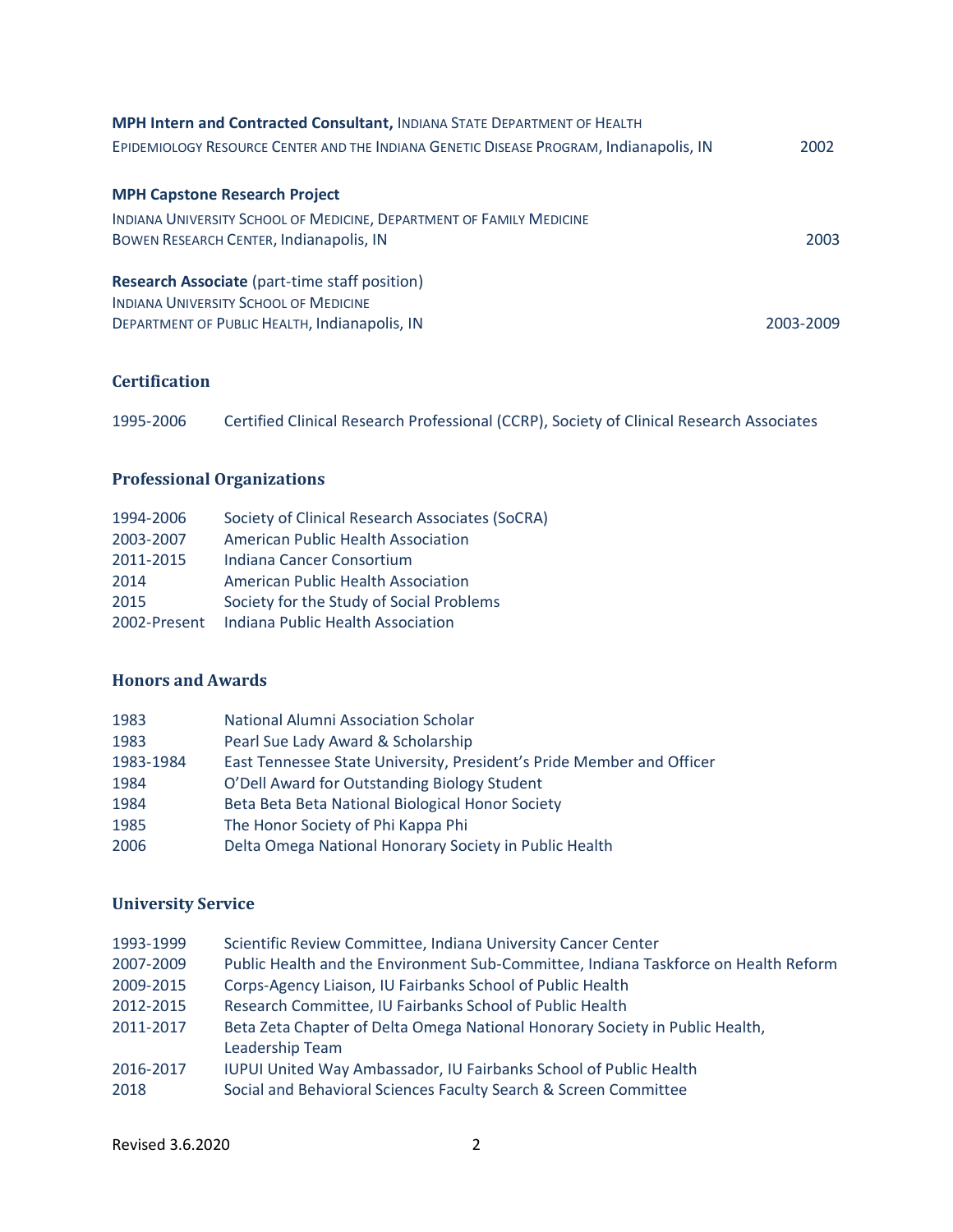### 2018-2019 SAVI Topic Profiles Advisory Committee

2018-Present Undergraduate Curriculum Committee, Social and Behavioral Sciences Department 2018-Present Research Strategic Planning Committee, Social and Behavioral Sciences Department 2019-Present SBS Website Re-Development Committee, Social and Behavioral Sciences Department

# **Other Professional Service**

| 2008-2009    | Health by Design Coalition, Evaluation Committee Chair and Steering Committee         |
|--------------|---------------------------------------------------------------------------------------|
|              | Member                                                                                |
| 2010-2012    | Central Indiana Alliance for Health, Executive Committee                              |
| 2011-2013    | Indiana State Master Research Plan to Eliminate Minority Health Disparities, Advisory |
|              | <b>Committee Member</b>                                                               |
| 2011-2015    | Indiana Cancer Consortium, Primary Prevention Action Team                             |
| 2014         | Planning Committee Member and Data Contributor for Health Session of the Indiana      |
|              | Nonprofit Summit: Building Capacity to Meet Human Needs, held October 1, 2014,        |
|              | Indianapolis, Indiana                                                                 |
| 2015-2016    | Indiana Public Health Practice Council, Infrastructure & Data Taskforce               |
| 2018-Present | Liaison with Crispus Attucks Health Informatics Program                               |

### **Invited Presentations**

| 2010 | Zollinger TW, Kochhar K, and Weathers TD. State Master Research Plan. Research and   |
|------|--------------------------------------------------------------------------------------|
|      | Consumer Stakeholder Meeting, Indiana Minority Health Coalition, Indianapolis, March |
|      | 10, 2010.                                                                            |
| 2010 | Zollinger TW, Kochhar K, and Weathers TD. State Master Research Plan: Focus on       |
|      | Access Indicators Report. Research and Consumer Stakeholder Meeting, Indiana         |
|      | Minority Health Coalition, Indianapolis, May 12, 2010.                               |
| 2010 | Zollinger TW, Kochhar K, and Weathers TD. State Master Research Plan: Focus on       |
|      | Chronic Disease Indicators Report. Research and Consumer Stakeholder Meeting,        |
|      | Indiana Minority Health Coalition, Indianapolis, July 12, 2010.                      |
| 2010 | Zollinger TW, Kochhar K, and Weathers TD. State Master Research Plan: Focus on       |
|      | Mental Health Indicators Report. Research and Consumer Stakeholder Meeting, Indiana  |
|      | Minority Health Coalition, Indianapolis, October 13, 2010.                           |
| 2011 | Weathers, TD and Kocchar K. Addressing Disparities in Healthcare by Improving Race,  |
|      | Ethnicity, and Language Data Collection: No More Eyeballing. Indiana Joint National  |
|      | Public Health Week Conference, Indianapolis, April 2011.                             |
| 2012 | Weathers TD, Steele G, Dearth S, Duszynski T, and Bozell A. The Corps: Learning and  |
|      | Serving Where Public Health Happens. First Annual Public Health Research & Service   |
|      | Symposium, IU School of Public Health Naming Ceremony, Indianapolis, September 27,   |
|      | 2012.                                                                                |
| 2012 | Staten LK, Weathers TD, Comer KF, Rosenman M, Colbert J, Farah C, Mushi-Brunt C,     |
|      | and Bodenhamer D. Integrating Clinical Data Systems with Social Context to Map       |
|      | Neighborhood Health. First Annual Public Health Research & Service Symposium, IU     |
|      | School of Public Health Naming Ceremony, Indianapolis, September 27, 2012.           |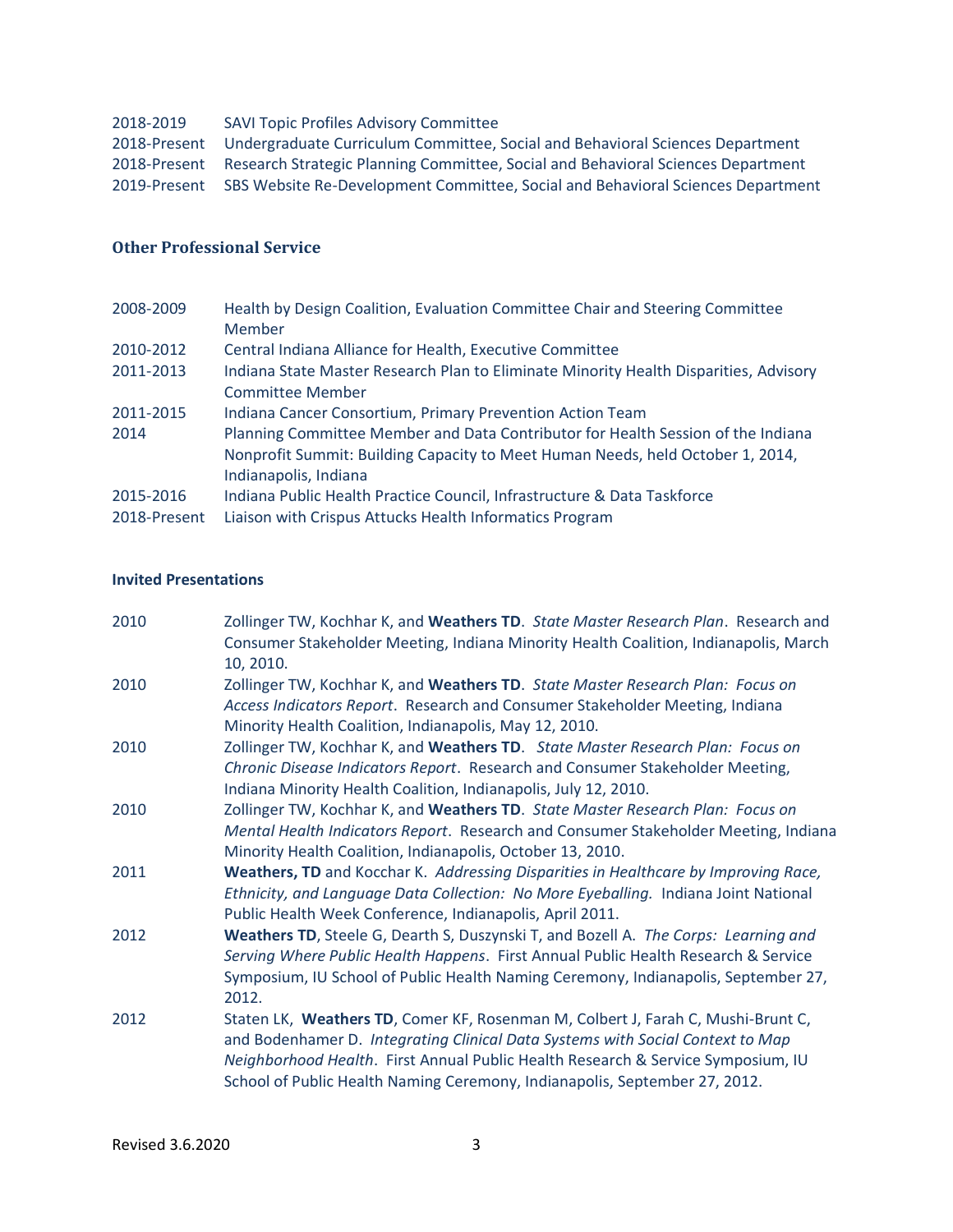| 2012 | Weathers TD, Kochhar K, Ohmit A, Saha C, Roberson C, Muehlenkord A, and Johnson K.<br>(Poster). Preparing Indiana to Get REAL: Development of an Online Training Series that<br>Fosters Standardized Collection of Race, Ethnicity, and Language (REAL) Information in<br>Healthcare Facilities to Identify and Address Disparities in Care. First Annual Public<br>Health Research & Service Symposium, IU School of Public Health Naming Ceremony, |
|------|------------------------------------------------------------------------------------------------------------------------------------------------------------------------------------------------------------------------------------------------------------------------------------------------------------------------------------------------------------------------------------------------------------------------------------------------------|
|      | Indianapolis, September 27, 2012.                                                                                                                                                                                                                                                                                                                                                                                                                    |
| 2012 | Staten LK and Weathers TD. Exploring Connections between Community Development,<br>Social Determinants and Neighborhood Health. IU Fairbanks School of Public Health,<br>Works in Progress, October 15, 2012.                                                                                                                                                                                                                                        |
| 2013 | Haitsma K, Weathers TD, and Mirabol M, Diaz V, Bigatti SM. Acculturative Stress in<br>Latino Adolescents: Relations to Mental Health. State Master Research Plan, Health<br>Disparities Summit, Indianapolis, June 19, 2013.                                                                                                                                                                                                                         |
| 2013 | Staten LK and Weathers TD. Using Indices to Make the Connection between<br>Neighborhood Social Factors and Health. SAVI Advisory Board, Indianapolis, June 25,<br>2013.                                                                                                                                                                                                                                                                              |
| 2013 | Staten LK, Steele GS, Weathers TD, and Alyea JM. Indiana University Workplace Health<br>& Wellness Survey 2013 Results. Presented at a workshop of university wellness<br>committees and leaders held at the IUPUI Campus Center, Indianapolis, September 13,<br>2013.                                                                                                                                                                               |
| 2013 | Weathers TD. Monitoring Minority Health Disparities in Indiana with a Focus on Access,<br>Chronic Disease, and Mental Health: Update 2013. Presented to the Stakeholders of<br>the Indiana State Master Research Plan to Address Minority Health Disparities on<br>October 1, 2013, Indianapolis, IN.                                                                                                                                                |
| 2013 | Weathers TD, Alyea JM, Staten LK, Steele GK. Indiana University Workplace Health &<br>Wellness Survey 2013 Results: Focus on IUPUI. Presented at the IUPUI Health and<br>Benefits Fair, IUPUI Campus Center, Indianapolis, October 25, 2013.                                                                                                                                                                                                         |
| 2013 | Weathers TD and Staten LK. Assessing health and social influences on health in urban<br>neighborhoods using disparity measures. Presented to scientific advisors for team<br>exploring incorporation of this work into savi.org interface. Indianapolis, October 31,<br>2013.                                                                                                                                                                        |
| 2013 | Bigatti SM, Conrad K, Robison L, Weathers T, Diaz V, Mirabal M, Hart M, & Galbreath, D.<br>(2013). Acculturative stress and migration trauma: Relations to mental health among<br>immigrant communities. Webinar presentation made for the Cultural Competency<br>Program: Fostering Culturally Responsive Health Care Delivery, IUPUI, December 4,<br>2013.                                                                                         |
| 2014 | Bigatti SM, Hart M, Conrad K, Galbreath D, and Weathers TD. The ROOTS Project:<br>Exploring Pathways to Improve Mental Health and Supportive Family Relations in<br>Hispanic Immigrants. State Master Research Plan, Health Disparities Summit,<br>Indianapolis, June 18, 2014.                                                                                                                                                                      |
| 2015 | Staten LM and Weathers TD. Understanding Social Determinants' Impact on Health and<br>Health Disparities. Quality Systems Coach Retreat organized by the Indiana University<br>School of Medicine, Office of Faculty Affairs and Professional Development.<br>Indianapolis, January 26, 2015.                                                                                                                                                        |
| 2015 | Weathers, TD, Leech TGJ, and Staten, LK. Worlds Apart: Gaps in Life Expectancy in the<br>Indianapolis Metro Area. SAVI Community Forum at WFYI Community Room,<br>Indianapolis, July 15, 2015.                                                                                                                                                                                                                                                       |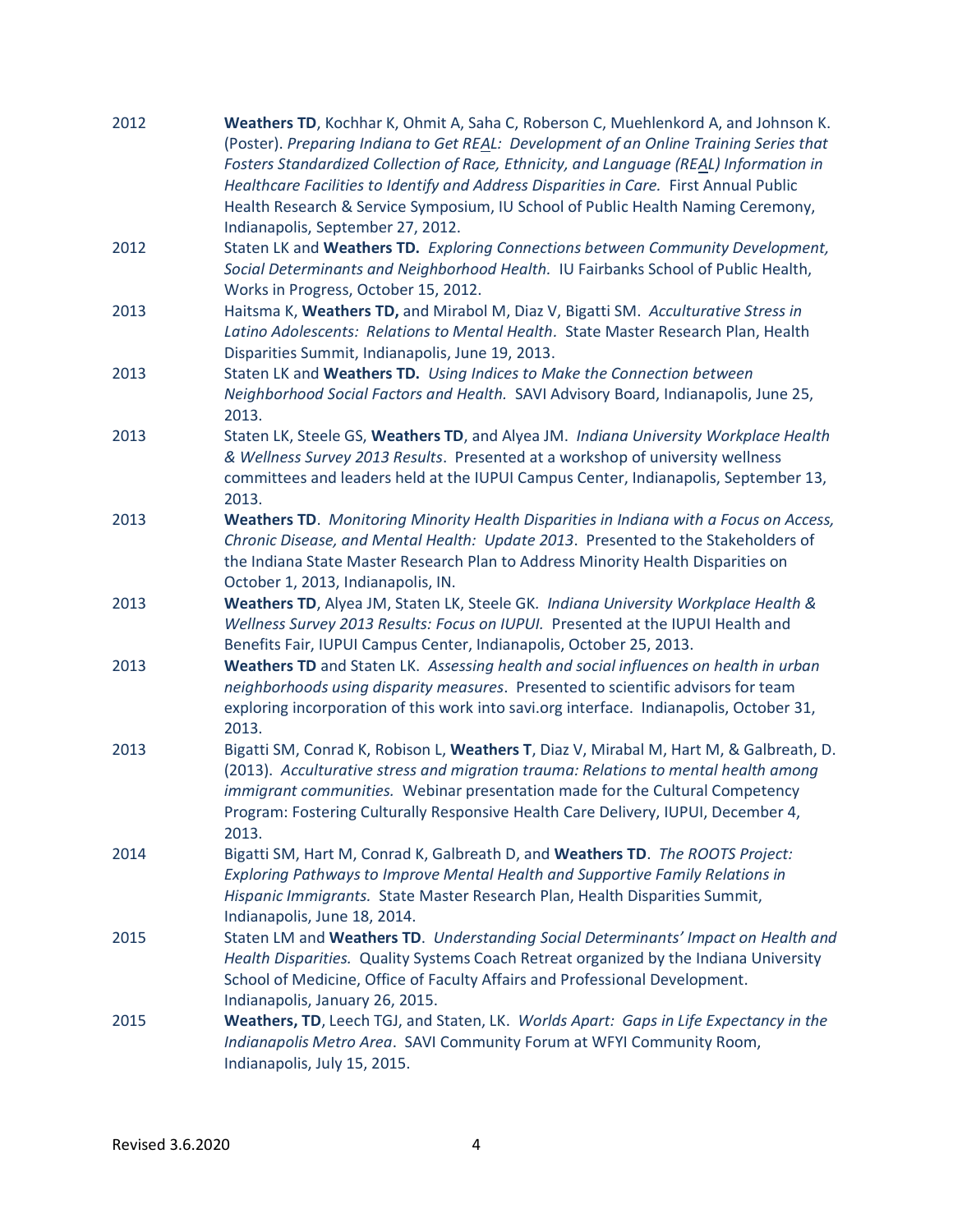| 2015 | Steele GS, Staten LK, Alyea JM, and Weathers TD. IU Workplace Health & Wellness           |
|------|-------------------------------------------------------------------------------------------|
|      | Survey: Can Two Years Make a Difference? Invited presentation to the IU University        |
|      | Wellness Coalition, Wells Library, Bloomington, October 2, 2015.                          |
| 2016 | Latham K, Bigatti S, Herbert B, Storniolo A, Weathers T, Irby-Shasanmi A, Robison L,      |
|      | Tanaka H, and Hood, S. Cumulative Disadvantage & Telomere Length as a Contributor to      |
|      | Cancer Disparities. Presentation to the IU Office of the Vice President for Research and  |
|      | IU Collaborative Research Grantees. University Library, Indianapolis, April 12, 2016.     |
| 2016 | Staten LK, Steele GS, Alyea JM, and Weathers TD. Gauging Progress toward a                |
|      | Healthier IU: Focus on IU Bloomington. Presented to the IUB Wellness Coalition,           |
|      | Indiana Memorial Union, Bloomington, April 15, 2016.                                      |
| 2016 | Weathers TD. IU Workplace Health & Wellness Survey 2015: Measures of Stress &             |
|      | Mental Health - IUPUI. Presented to the IUPUI Staff Council Taskforce on Mental           |
|      | Health. Campus Center, Indianapolis, May 17, 2016.                                        |
| 2016 | Weathers TD and Staten LK. Worlds Apart: How Can We Reduce the Gaps in Life               |
|      | Expectancy Across Communities of the Indy Metro Area? Presented to the Top 10 by          |
|      | 2025 Coalition, Indianapolis, December 7, 2016.                                           |
| 2016 | Weathers TD. Stress: How the Social World "Gets Under the Skin." Public Health            |
|      | Insights & Innovations Building a Culture of Health Webinar Series, Indiana Public Health |
|      | Training Center, Indianapolis, December 16, 2016.                                         |
| 2018 | Weathers TD. What's happening upstream? A look at fundamental causes of Latinx            |
|      | wellbeing. Latinx Community-University Research Coalition Annual Conference 2018.         |
|      | Voices of Hope in Turbulent Times. Indianapolis Urban League. March 6, 2018.              |
| 2018 | Weathers TD and Staten LK. Why does where you live predict how long you live?             |
|      | Connecting life expectancy with social determinants of health. Cardiovascular &           |
|      | Diabetes Coalition of Indiana (CADI) Annual Meeting 2018. Ivy Tech Conference Center,     |
|      | Indianapolis. May 9, 2018.                                                                |
| 2018 | Weathers TD and Staten LK. Why does where you live predict how long you live?             |
|      | Connecting life expectancy with social determinants of health. Purdue Extension           |
|      | Nutrition Education Program, Webinar Series for Community Wellness Coordinators.          |
|      | October 30, 2018.                                                                         |
| 2019 | Weathers TD and Staten LK. Why does where you live predict how long you live?             |
|      | Connecting life expectancy with social determinants of health. Downtown Indianapolis      |
|      | YMCA's Joint Board of Directors Meeting, Indianapolis. July 10, 2019.                     |
| 2019 | Weathers TD. DIP-IN 2019 Community Survey Results for the Northeast Community.            |
|      | DIP-IN Quarterly Community Meeting, Marion County Public Health Department,               |
|      | September 4, 2019.                                                                        |
| 2019 | Weathers TD. DIP-IN 2019 Community Survey Results for the Near Northwest                  |
|      | Community. DIP-IN Quarterly Community Meeting, Flanner House, September 9, 2019.          |
| 2019 | Weathers TD. DIP-IN 2019 Community Survey Results for the Near West Community.            |
|      | DIP-IN Quarterly Community Meeting, Haughville Library, September 16, 2019.               |
| 2019 | Weathers TD and Alyea JM. Gauging progress toward a healthier IU: A comparison of         |
|      | the IU Workplace Health & Wellness Survey Results from 2013 to 2019. Healthy IU           |
|      | Steering Committee and Coalition Retreat, Indianapolis, September 13, 2019.               |
| 2019 | Weathers TD, Alyea JM, and Munn TJ. Gauging progress toward a healthier IU: A             |
|      | comparison of the IU Workplace Health & Wellness Survey Results from 2013 to 2019,        |
|      | Focus on IU Bloomington. IUB Wellness Coalition Meeting, Bloomington, November 1,         |
|      | 2019.                                                                                     |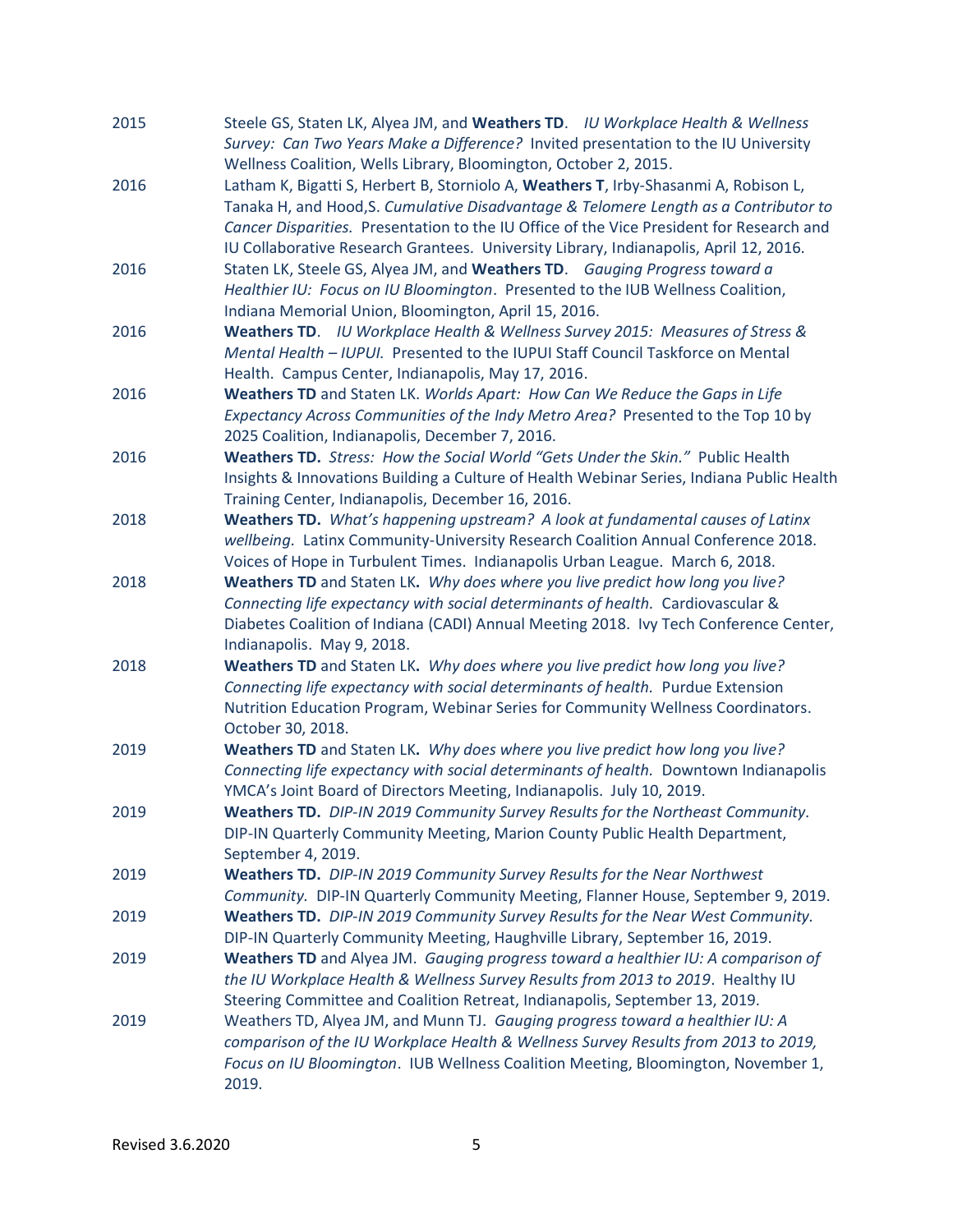2020 Weathers TD, Alyea JM, and Munn TJ. *Gauging progress toward a healthier IU: A comparison of the IU Workplace Health & Wellness Survey Results from 2013 to 2019, Focus on IUPUI*. IUPUI Faculty Council, Indianapolis, February 4, 2020.

### **Grants, Contracts and Other Funding**

#### **2003 - Present**

Marion County Health Department. *Evidence-Based Public Health Evaluation with Recommendations: Tobacco Control, Diabetes, Cardiovascular Disease, Obesity, and Childhood Lead Poisoning.* Dr. Greg Steele, P.I., \$ 50,000, October 2003 – April 2005. Role: Project Manager/Research Associate.

Marion County Health Department. *Evaluation Planning for Marion County Health Department Programs.* Dr. Greg Steele, P.I., \$50,000, October 2005 – December 2007. Role: Project Manager/Research Associate.

Indiana Family & Social Services Agency (FSSA). *The Public Health & Environment Subcommittee Report to the Indiana University Health Reform Study Group.* Dr. Greg Steele, P.I., \$ 25,000, May – October 2007. Role: Project Staff/ Research Associate.

Richard M. Fairbanks Foundation. *Health Care Safety Net of Metropolitan Indianapolis*. Dr. Greg Wilson, P.I., \$4,063, February – April 2008. Role: Research Associate.

Indiana State Department of Health. *Emergency Preparedness in Long-Term Care Facilities*. Dr. Cynthia Stone, P.I., \$ 9,800, March – May 2008. Role: Research Associate.

Rush County Health Department. *Rush County Community Health Assessment*. Dr. Cynthia Stone, P.I., \$10,000, October 2008 – February 2009. Role: Research Associate.

Marion County Health Department. *Evaluation of the Lead Safe & Healthy Homes Department.* Drs. Greg Steele and Cynthia Stone, co-PIs, \$12,100, March – August 2009. Role: Project Manager/ Research Associate.

IU Simon Cancer Center*. Cancer Disparities in Indiana: An Epidemiologic Profile*. Dr. G. Marie Swanson, P.I., May 2008 – March 2009, April –June 2010. Role: Research Associate.

IU Simon Cancer Center, American Cancer Society's Institutional Grant Program. *Suspected Ovarian Cancer and the Paths to Diagnosis: Navigating a Maze of Care*. Dr. Lisa Hess, P.I., August 2009- December 2011. Role: Research Associate.

Indiana Minority Health Coalition. *Research and Evaluation Support for the Racial and Ethnic Minority Epidemiological Center.* Dr. Terry Zollinger, P.I., \$ 117,655. May 2009 –June 2011. Role: Research Associate.

Robert Wood Johnson Foundation through the Indiana Minority Health Coalition. *Aligning Forces for Quality – Central Indiana Alliance for Health.* Dr. Terry Zollinger, P.I., \$73,931, April 2010 – October 2011. Role: Research Associate.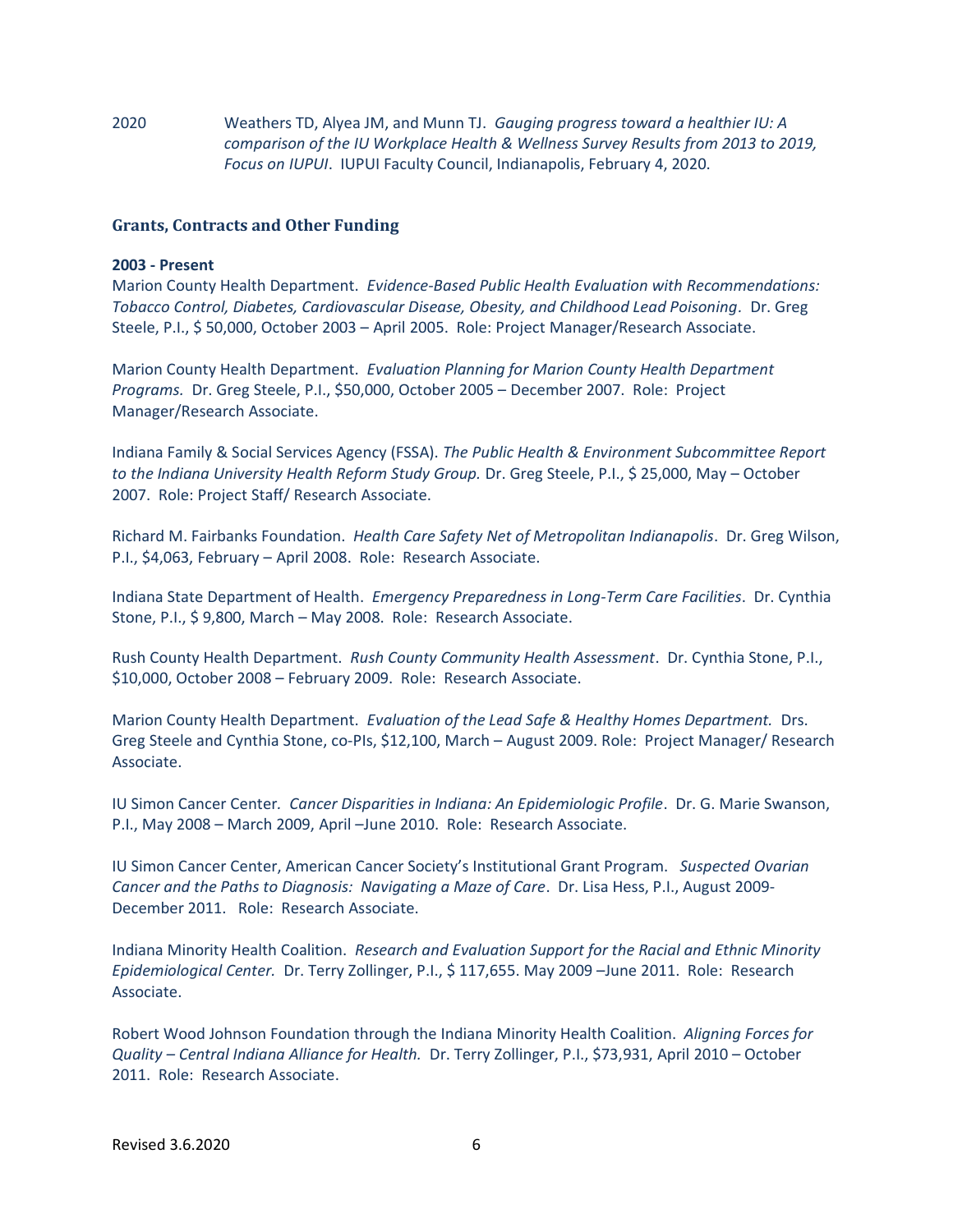American College of Sports Medicine. *Phase II American College of Sports Medicine, American Fitness Index*. Dr. Terry Zollinger, P.I., \$56,712. July 2011 – June 2012. Role: Research Associate.

Walther Cancer Foundation. *Infrastructure Development to Expand Cancer Prevention and Survivorship through Community Engagement*. Dr. Lisa Staten, P.I., \$900,000, July 2011 – June 2015. Role: Research Associate.

Robert Wood Johnson Foundation through the Indiana Minority Health Coalition. *Transitional Funding for the Central Indiana Alliance for Health.* Dr. Komal Kochhar, P.I., \$42,502. October 2011 – October 2012. Role: Research Associate.

Indiana University Collaborative Research Grant. *Integrating Clinical Data Systems with Social Context to Map Neighborhood Health.* Dr. Lisa Staten, P.I., \$65,304. March 2012 – February 2013. Role: Co-Investigator

Indiana University. *IU Workplace Health & Wellness Survey*. Dr. Greg Steele and Dr. Lisa Staten, Co-PIs. \$602,992 for multi-year project. 7/1/2012- 6/30/2017. Role: Project Manager and Research Associate

Indiana Minority Health Coalition through the Minority Epidemiology Agreement with the Indiana State Department of Health. *Acculturative Stress and Connections to Mental Health in Hispanic Adolescents*. Virna Diaz and Silvia Bigatti, Co-PIs. \$16,000, October 2012 – June 2013. Role: Research Associate

Indiana Minority Health Coalition. *Monitoring Minority Health Disparities in Indiana: Report Series Update.* Tess Weathers, P.I., \$ 5,993. May – September 2013. Role: Project Director.

Indiana Minority Health Coalition through the Minority Epidemiology Agreement with the Indiana State Department of Health. *The Roots Project: Exploring Pathways to Improve Mental Health and Supportive Family Relations in Hispanic Immigrants*. Margarita Hart and Silvia Bigatti, Co-PIs. \$20,000, October 2013 – June 2014. Role: Research Associate

The Polis Center, IU School of Liberal Arts. *Analysis of Life Expectancy in Marion County and the Indianapolis-Carmel MSA*. \$3,750, 12/1/2014 – 4/15/2015. Role: PI.

Indiana University Collaborative Research Grant. *Investigating the Relationship between Cumulative Disadvantage and Telomere Length as a Contributor to Cancer Disparities.* Dr. Silvia Bigatti, Dr. Kenzie Latham, Dr. Brittney-Shea Herbert, and Dr. Anna Maria Storniolo, P.I.s, \$73,849. April 2015 – March 2016. Role: Collaborator and Project Manager

Goodwill Industries, Indiana Nurse Family Partnership. *Birth Outcome Analysis for the Indiana Nurse Family Partnership.* \$8,300, 7/1/2015 – 12/31/2016. Role: PI.

Parkview Health Systems. *Community Health Needs Assessment*. Dr. Cynthia Stone, P.I. 2/1/2016- 9/30/2016. Role: Data Analyst, 15% FTE.

Richard M. Fairbanks Foundation. *Evaluation of the School-Based Health Clinics in Marion County Charter Schools*. Dr. Dennis Watson, P.I. \$169,944. 2/1/2015 – 12/31/2017. Role: Evaluator, Data Analyst.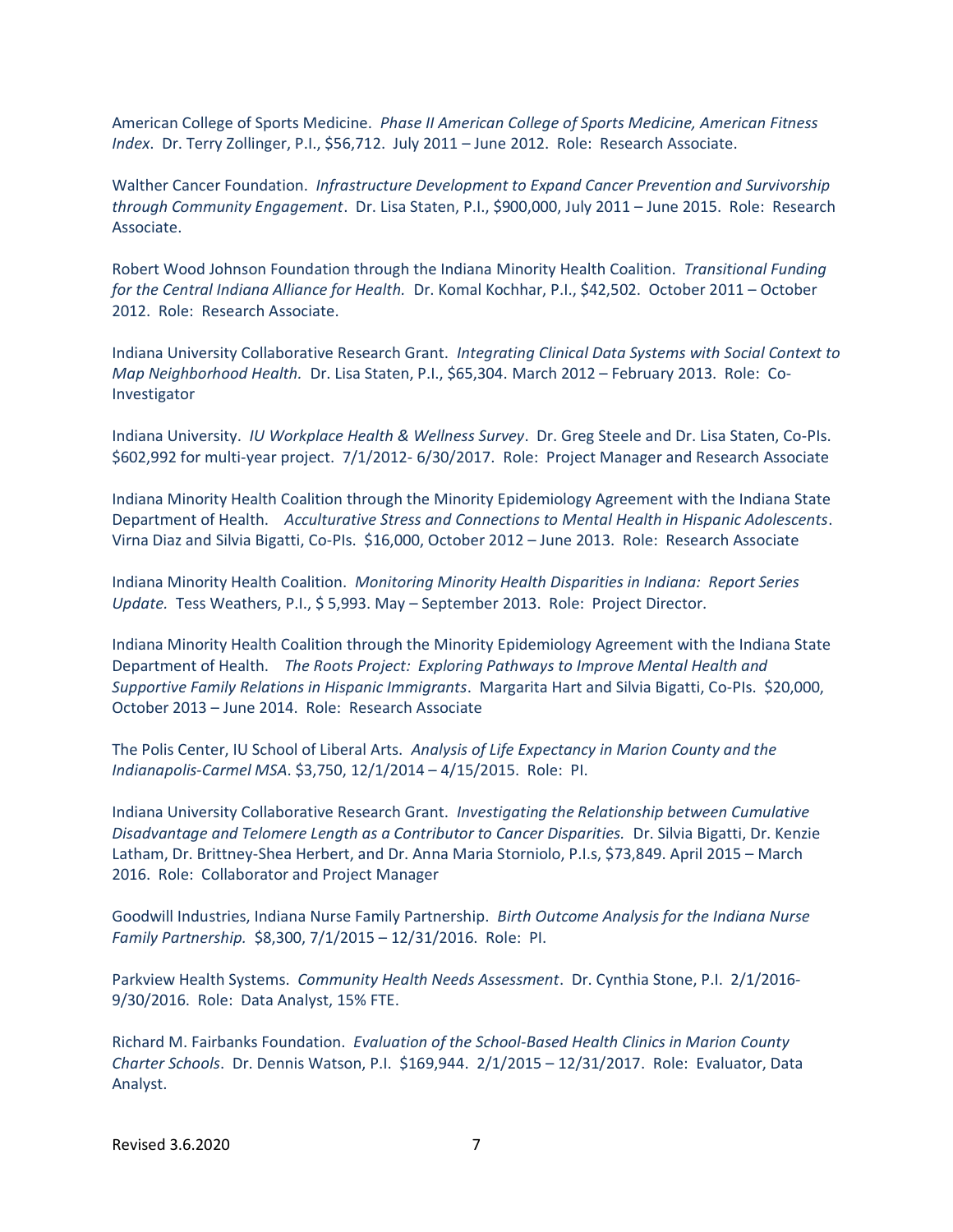Mental Health America of Indiana. *Evaluation of Indiana's Peer Recovery Consultant Training and Expansion Efforts.* 9/30/2016 – 9/29/17. \$15,000. Role: PI for Evaluation.

Mental Health America of Indiana. (Evaluation of) *Working Together Works (WTW).* Role: PI for Evaluation. \$11,500. 9/1/2016 – 9/30/2017.

Walther Cancer Foundation. *Identifying the Impact of Socio-Environmental Challenges and Cumulative Life Stress on Treatment-Related Behaviors and Satisfaction with Care in African American Breast Cancer Patients.* Dr. Silvia Bigatti, P.I. \$149,506, 7/1/2016-6/30/2020. Role: Assessment and Data Manager.

Richard M. Fairbanks Foundation/ Eskenazi Health Foundation. *Project POINT: Planned Outreach, Intervention, Naloxone, and Treatment.* Dr. Krista Brucker, P.I. \$ 1,032,640, 1/1/2017 – 8/31/2019. Role: Co-PI for Evaluation Subcontract with Dr. Dennis Watson.

Richard M. Fairbanks Foundation. *Opioid Report for Indiana: 2018 Update.* Dr. Dennis Watson, P.I. \$50,500, 4/1/2018 – 10/10/2018. Role: Editor

Indiana University Clinical and Translational Sciences Institute, Community Health Engagement Program. *Environmental Assessment for the Monon Trail Project.* 20% effort. 5/1/2018 – 9/30/2018. Role: Lead, Vulnerability Index Team.

Indiana University. *IU Workplace Health & Wellness Survey*. \$ 60,000. 5/1/2018- 8/31/2020. Role: P.I.

Eli Lilly & Company. *Diabetes Impact Project – Indianapolis Neighborhoods (DIP-IN)*. Dr. Lisa Staten, P.I. \$7,000,000, 5/1/2018 – 4/30/2023. Role: Evaluation Lead

Concord Center Association (as subcontractor for a project funded by the Central Indiana Community Foundation). *Key Informant Interviews about Quality of Life in the Near Southside.* \$5,000, 11/1/2019 – 7/30/2020. Role: PI.

Indiana Clinical and Translational Sciences Institute (CTSI), Community Health Partnerships Trailblazer Grant. *Exploring the life expectancy gap in the Near-Southside as a bridge to action for a healthier community.* \$24,800. 11/01/2019 – 10/31/2021. Role: Academic Lead.

#### **Publications**

#### **Journal Articles (Refereed)**

- 1. Fox EP, **Weathers TD**, Williams SD, Loehrer PJ, Ulbright TM, Donohue JP, and Einhorn LH. (1993). Outcome analysis for patients with persistent nonteratomatous germ cell tumor in postchemotherapy retroperitoneal lymph node dissections. *Journal of Clinical Oncology* 11(7), 1294- 1299.
- 2. Donohue JP, Fox EP, Williams SD, Loehrer PJ, Ulbright TM, Einhorn LH, and **Weathers TD**. (1994). Persistent cancer in postchemotherapy retroperitoneal lymph-node dissection: outcome analysis. *World Journal of Urology* 12(4), 190-195.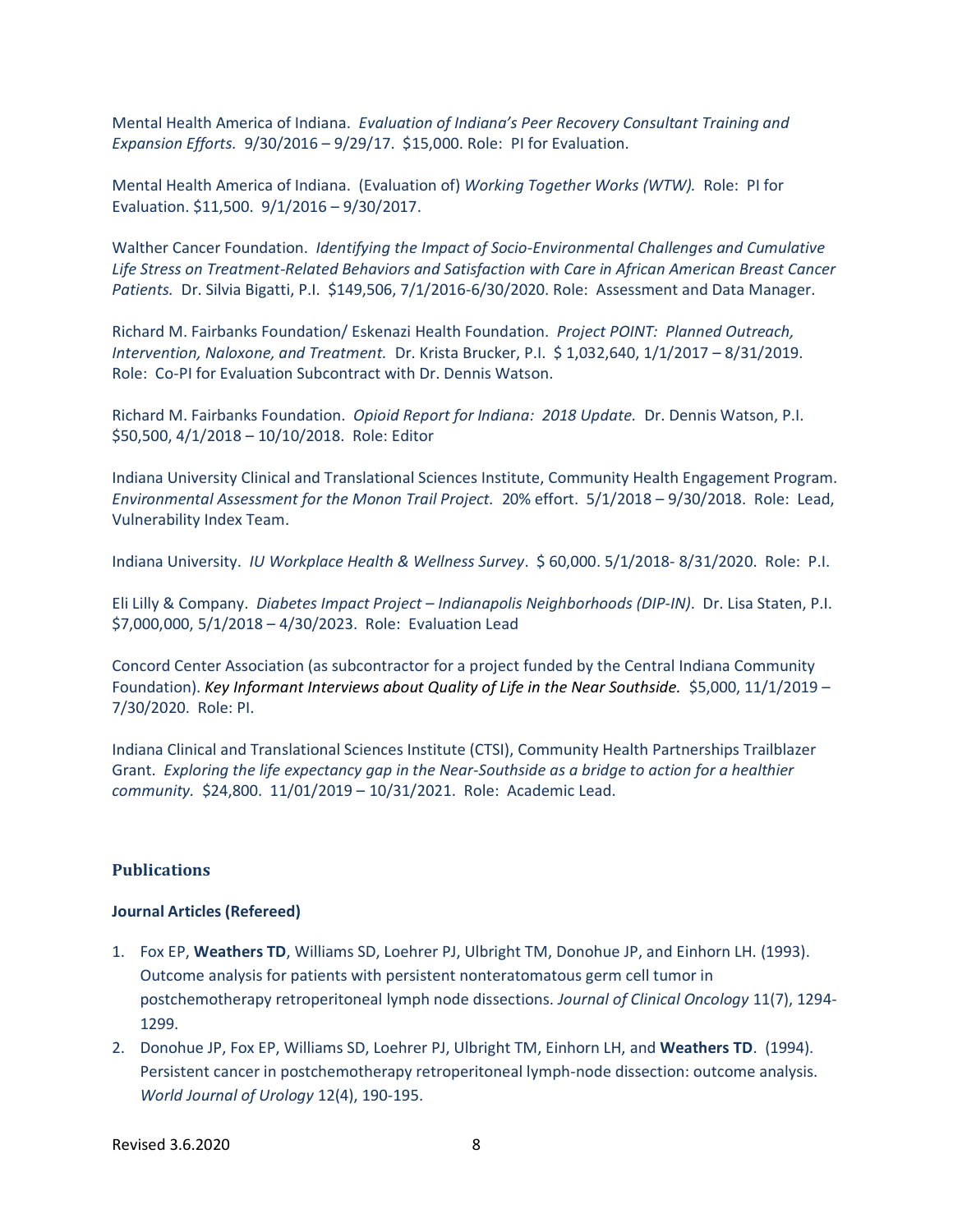- 3. Loehrer Sr PJ, Gonin R, Nichols CR, **Weathers T**, and Einhorn LH. (1998). Vinblastine plus ifosfamide plus cisplatin as initial salvage therapy in recurrent germ cell tumor. *Journal of Clinical Oncology* 16(7), 2500-2504.
- 4. Miller KD, **Weathers T**, Haney LG, Timmerman R, Dickler M, Shen J, and Sledge Jr GW. (2003). Occult central nervous system involvement in patients with metastatic breast cancer: prevalence, predictive factors and impact on overall survival. *Annals of Oncology* 14, 1072-1077.
- 5. Hess LM, Method MW, Stehman FB, **Weathers TD**, Gupta P, and Schilder JM. (2012). Patient recall of health care events and time to diagnose a suspected ovarian cancer. *Clinical Ovarian & Other Gynecologic Cancer* 5(1), 17-23.
- 6. Hess LM, Stehman FB, Method MW, **Weathers TD**, Gupta P, and Schilder JM. (2012). Identification of the optimal pathway to reach an accurate diagnosis in the absence of an early detection strategy for ovarian cancer. *Gynecologic Oncology 127*(3), 564-568. <http://www.sciencedirect.com/science/article/pii/S0090825812007226>

7. Conrad KA, Bigatti SB, Diaz V, Medina MA, Mirabal M, and **Weathers TD**. (2015). Your Life. Your Story. Latino Youth Summit: Building Latino Adolescent Resilience through a Successful Community-

- Academic Partnership. *Diversity Research Symposium Journal 2014*, 11-43. Available at <http://cardinalscholar.bsu.edu/handle/123456789/200023>
- 8. Leech TG, **Weathers TD**, Adams EA, Weathers TD, Staten LK, & Fillipelli GM. (2016). Inequitable chronic lead exposure: A dual legacy of social and environmental injustice. *Family and Community Health*, 39(3), 151-159. <http://www.ncbi.nlm.nih.gov/pubmed/27214670>
- 9. Bigatti SM, Diaz V, Conrad KK, Ramirez M, & **Weathers TD**. (2019). A Mixed-Methods, Community-Based Study to Identify Predictors of Depression in Latino Adolescents by Gender. *Engage!*, 1(1), 78- 97.<https://doi.org/10.18060/22817> .

# **Conference Abstracts (Refereed)**

- 1. Einhorn LH, **Weathers T**, Loehrer P, & Nichols C. (1992). Second line chemotherapy with vinblastine, ifosfamide and cisplatin after initial chemotherapy with cisplatin, VP-16 and bleomycin (PVP16B) in disseminated germ cell tumors (GCT): Long-term follow-up. Presentation at the annual meeting of the *American Society of Clinical Oncology*.
- 2. Hamilton-Byrd L, Ramsey J, Scott N, Terpstra R, **Weathers T**, Butwin J, and Teclaw, R. (2001, October 23). Assessing the diagnosis and treatment of hepatitis C patients in Indiana for 1999. Presentation at the annual meeting of *American Public Health Association* in Atlanta, Georgia.
- 3. Zollinger T, **Weathers T**, and Saywell R. (2003, December). Which adults are aware of anti-smoking messages in the mass media? Presentation at the *National Conference on Tobacco and Health* in Boston, Massachusetts.
- 4. Steele G, **Weathers T**, Cummings S, Gibson J, and Moriarty S. (2005, December 13). Stumbling blocks and strategies toward coming full circle in the practice of evidence-based public health in local agencies. Presentation at the annual meeting of *American Public Health Association* in Philadelphia, Pennsylvania.
- 5. Steele G, **Weathers T**, Cummings S, Gibson P, Moriarty S. (2005, November 7). Joining the EBPH movement: How one county health department initiated the practice of evidence-based public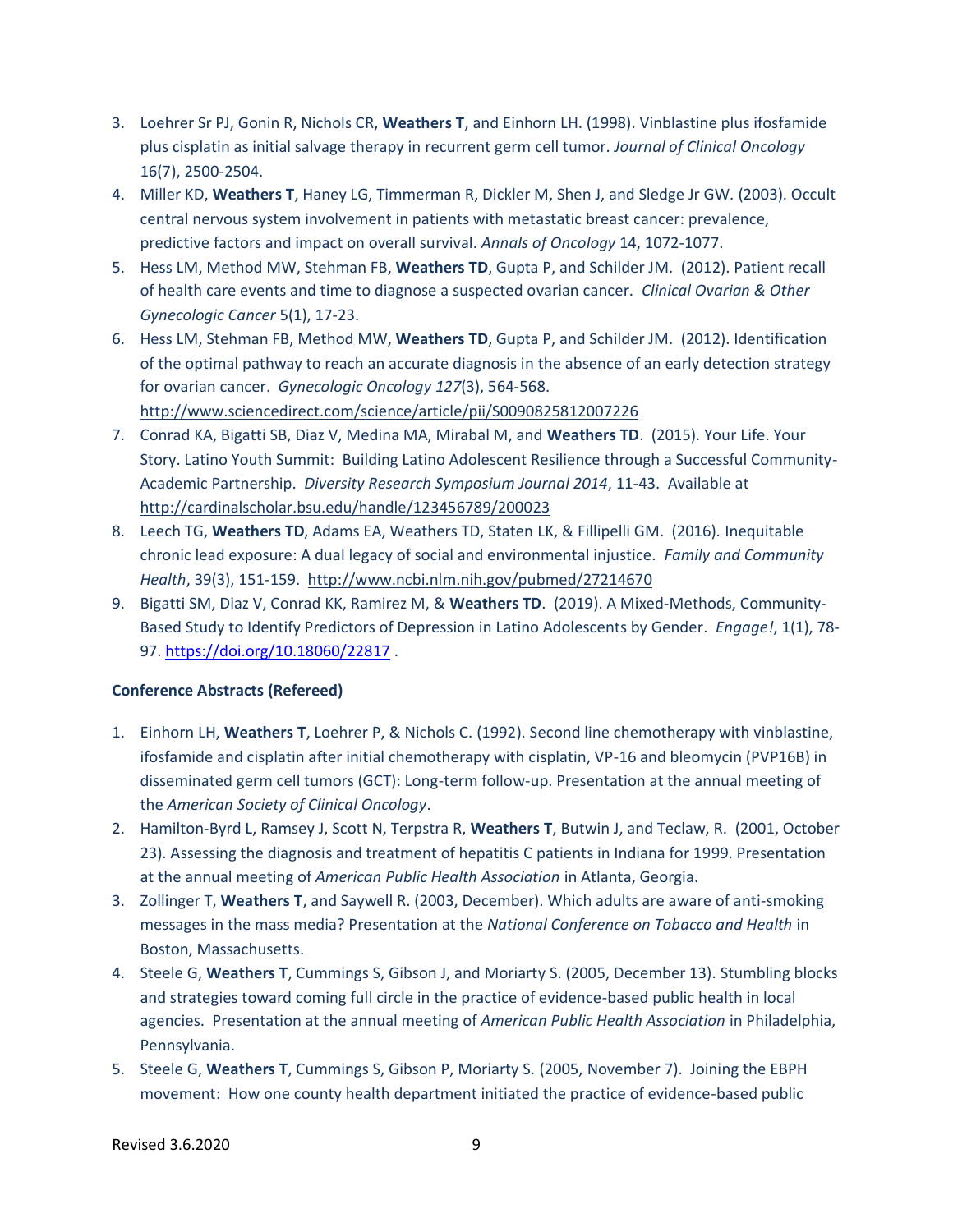health. Poster session at the annual meeting of *American Public Health Association* in Philadelphia, Pennsylvania.

- 6. Cummings S, Irwin K, Frank I, **Weathers T**, and Fleming-Moran M. (2007, May 13). The Built Environment and Public Health: Communicating Public Health through a Coalition Model. Panel presentation at the annual meeting of the *Indiana Public Health Association* in West Lafayette, Indiana.
- 7. Stone C, **Weathers T**, Gieseler C, Fields D, and Ellis D. (2009, April 14). University and local health department collaborate for community health assessment. Poster session at the *Indiana Joint National Public Health Week Conference* in Indianapolis, Indiana.
- 8. Stone C, **Weathers T**, Gieseler C, Fields D, and Ellis D. (2009, June 10). Forging a pathway to community health assessment in Indiana's rural counties. Poster session at the annual meeting of the *Indiana Rural Health Association* in Indianapolis, Indiana.
- 9. Stone C, **Weathers T**, Fields D, Gieseler C, and Ellis D. (2009, November 10). Collaborative community health assessment for planning and policy development. Poster session at the annual meeting of *American Public Health Association* in Philadelphia, Pennsylvania.
- 10. Hess LM, Method MW, Stehman FB, **Weathers T**, Gupta P, and Schilder JM. (2010, October 23-26). Suspected ovarian cancer and the paths to diagnosis. Poster session at the *13th Biennial Meeting of the International Gynecological Cancer Society* in Prague, Czech Republic.
- 11. Hess LM, Method MW, Stehman FB, **Weathers TD**, Gupta P, and Schilder JM. (2011, October 16-20). Seeking and obtaining care for a suspected ovarian cancer: a patient and health care system analysis based on Anderson's Model of Total Patient Delay. Presentation at the *13th World Congress of the International Psychosocial Oncology Society* in Antalya, Turkey.
- 12. Hess LM, Method MW, Stehman FB, **Weathers TD**, Gupta P, and Schilder JM. (2011, October 22-26). Can decision tree analysis be used to identify the optimal event pathway to reach an accurate diagnosis? The Maze of Care Study in ovarian cancer. Poster session at the *33rd Annual Meeting of the Society of Medical Decision Making* in Chicago, Illinois.
- 13. **Weathers TD**, Alyea, JM, Staten, LK, and Steele, GK. (2014, April 1). Strategies Used by a Large Midwestern University to Build Trust and Encourage Participation in a Survey of Workplace Health & Wellness. Poster session presented at the *International Association for Worksite Health Promotion (IAWHP) Executive Summit on Worksite Health Promotion*, Atlanta, Georgia.
- 14. Rosenman M, Comer K, **Weathers T**, Colbert J, Kandris S, Mushi-Brunt C, and Staten L. (2014, April 29 – May 1). Methodological challenges and opportunities in using health information exchange data for analysis of health data at the neighborhood level. Poster session at the *2014 Public Health Informatics Conference* in Atlanta, Georgia.
- 15. DeLeon M, Hess LM, **Weathers TD**, and Stehman F. (2014, July 9-11). Suspected Ovarian Cancer: What is the Value of Repeating Images? Poster session at the 2014 Annual Scientific Meeting of the British Gynaecological Cancer Society in London.
- 16. Conrad KK, Medina M, Diaz V, **Weathers T**, and Bigatti SM. (2014). A Resiliency Building Program for Latino Adolescents: Thinking Outside the Box. Podium presentation at the *6 th Annual Diversity Research Symposium*, Ball State University, Muncie, Indiana. Winner of the Most Creative Methodology Award.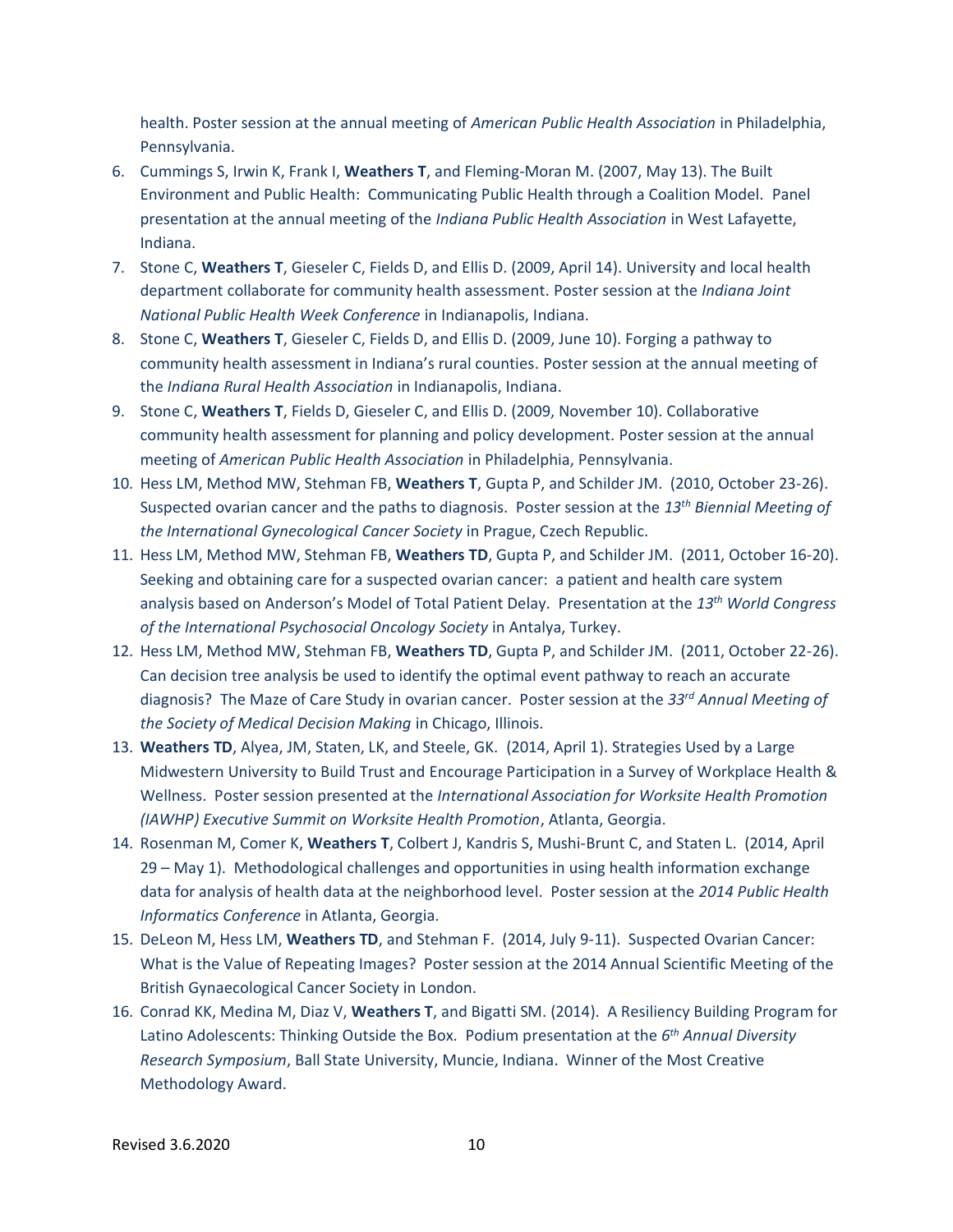- 17. Conrad K, **Weathers T**, Diaz V, Mirabal M, and Bigatti S. (2014, November 17). Acculturative stress and depression among Latino adolescents living in a Midwestern metropolitan area with an emerging Latino population. Podium presentation at the 142<sup>nd</sup> Annual Meeting of the American *Public Health Association* in New Orleans, Louisiana. <https://www.researchgate.net/publication/266786415>
- 18. Staten LK, **Weathers T**, Comer K, Colbert J, Rosenman M, and Mushi-Brunt C. (2014, November 18). Using social determinants of health to visualize comparative "lived experience" in urban neighborhoods. Podium presentation at the 142nd Annual Meeting of the *American Public Health Association* in New Orleans, Louisiana. <https://www.researchgate.net/publication/266809613>
- 19. Alyea J, Staten LK, Steele G, and **Weathers T**. (2014, November 18). Consideration of employee mental health in worksite wellness programs: Findings at a large, midwestern university. Podium presentation at the 142nd Annual Meeting of the *American Public Health Association* in New Orleans, Louisiana.
- 20. Bigatti S, Diaz V, Conrad K, **Weathers T**, and Mirabal M. (2014, November 18). Latino immigrant parents of adolescents: Need for parenting support. Podium presentation at the  $142<sup>nd</sup>$  Annual Meeting of the *American Public Health Association* in New Orleans, Louisiana.
- 21. Staten LK, **Weathers TD**, Comer KF, Colbert JT, and Rosenman M. (2015, August 23). Social Determinants of Health and the "Lived Experience" in Urban Neighborhoods. Podium presentation at the annual meeting of the *Society for the Study of Social Problems* in Chicago, Illinois.
- 22. Weathers TD and Staten LK. (2016, September 15). Worlds Apart: How Can We Reduce the Gaps in Life Expectancy Across Communities of the Indy Metro Area? Podium presentation at the Indiana Public Health Conference in Indianapolis, Indiana.
- 23. Latham-Mintus K, **Weathers T**, Irby-Shasanmi A, Bigatti SM, Storniolo A, Robison L, and IU Telomere Laboratory. (2017, July). *Exploring cumulative disadvantage, telomere length, and breast cancer among black and white women.* Podium presentation at IAGG 2017 World Congress of Gerontology and Geriatrics in San Francisco, California. Abstract published in *Innovation in Aging*, July 2017, 1(S1):1338. <https://doi.org/10.1093/geroni/igx004.4910>
- 24. Bigatti SM, **Weathers T,** Mintus K, Herbert BS, Storniolo AM, Robison L, and Tanaka H. (2017, August). *The role of cumulative disadvantage in explaining breast cancer disparities in African American women*. Poster presented at the 19th World Congress of the International Psycho-Oncology and Psycho-Social Academy in Berlin, Germany.
- 25. Bigatti SM, **Weathers T,** Mintus K, Herbert BS, Storniolo AM, Robison L, and Tanaka H. (2018, February). *The role of cumulative disadvantage in explaining breast cancer disparities in African American women*. Poster presented by first author at the 15th Annual American Psycho-Oncology Society Conference in Tucson, Arizona.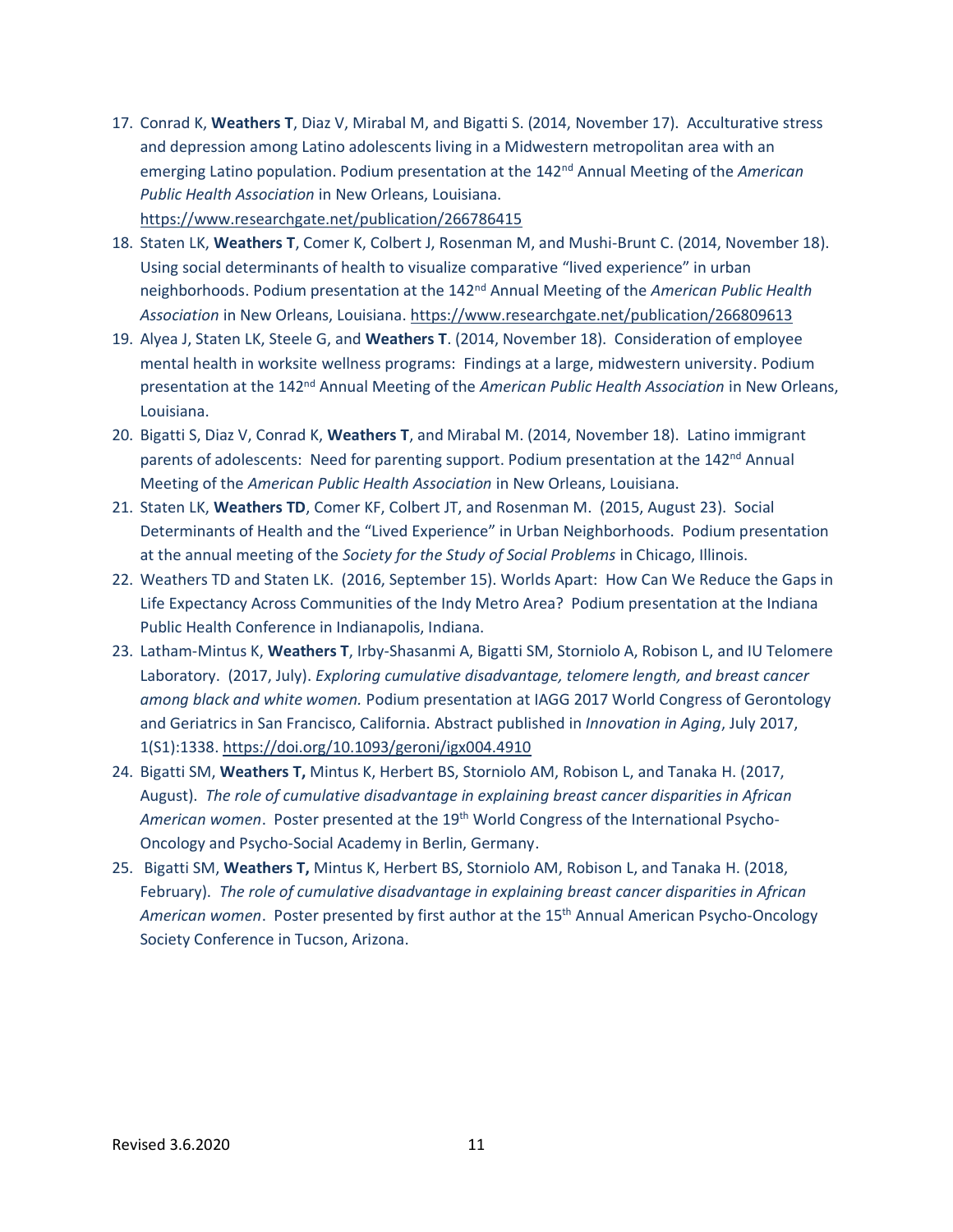### **Technical Reports**

- 1. Harlow KS, Pryzbylski M, Sundblad KJ, **Weathers T**, and Wooldridge S. (2002, October 29). Genetic Services State Plan for Indiana.
- 2. Steele G and **Weathers TD**. (2004, May 17). An Evidence-Based Public Health Assessment: Marion County Health Department, Childhood Lead Poisoning Prevention Program.
- 3. Steele G and **Weathers TD**. (2004, May 17). An Evidence-Based Public Health Assessment: Marion County Health Department, Tobacco Control Program.
- 4. Steele G and **Weathers TD**. (2004, September 8). Obesity Prevention through Nutrition and Physical Activity Interventions: An Evidence-Based Public Health Assessment.
- 5. Steele G and **Weathers TD**. (2005, March 11). Evidence-Based Public Health Guidance for Cardiovascular Disease.
- 6. Steele G and **Weathers TD**. (2005, April 18). Digging Deeper A Search for Evidence-Based Guidance on Public Health Interventions for Type 2 Diabetes.
- 7. **Weathers TD** and Steele G. (2007, February 28). Heart Alive! (1996-2004): Retrospective, Multiyear Evaluation of an Intervention by Marion County Health Department to Improve Heart-Health Knowledge and Behavior.
- 8. **Weathers TD** and Steele G. (2005, July 25). Indy in Motion: The Shaping of a Community Intervention to Increase Physical Activity in High Risk Residents of Marion County.
- 9. Jay S, Steele G, and **Weathers T**. (2006, September 26). The Public Health Impact of a Renewable Electricity Standard (RES) in Indiana [Testimony Prepared for the Indiana Regulatory Flexibility Committee].
- 10. Public Health & Environment Subcommittee of the Indiana University Healthcare Reform Study Group. [**Weathers TD** – staff writer]. (2007, October). Report of the Public Health & Environment Subcommittee of the Indiana University Healthcare Reform Study Group. Available at [http://www.healthcarereform.iupui.edu/documents/Public%20Health%20and%20the%20Environm](http://www.healthcarereform.iupui.edu/documents/Public%20Health%20and%20the%20Environment%20Committee%20Report.pdf) [ent%20Committee%20Report.pdf.](http://www.healthcarereform.iupui.edu/documents/Public%20Health%20and%20the%20Environment%20Committee%20Report.pdf)
- 11. **Weathers, TD**. (2007, December). Mapping the Intersection of Physical Activity & the Built Environment: A Baseline Profile of Indianapolis. Available at [http://www.healthbydesignonline.org/documents/built\\_environment.pdf](http://www.healthbydesignonline.org/documents/built_environment.pdf)
- 12. Fleming-Moran M, **Weathers TD**, and Gibson PJ. (2008, April). The Health Care Safety Net of Metropolitan Indianapolis.
- 13. Nicholson K, Stone C, and **Weathers TD**. (2008, May). Emergency Preparedness in Long Term Care Facilities.
- 14. Stone C, **Weathers TD**, Gieseler C, and Fields D. (2009, February). Rush County Community Health Assessment.
- 15. **Weathers TD**, Stone C, and Steele G. (2009, August). An Evaluation of the Lead Safe & Healthy Homes Department.
- 16. **Weathers TD**, Zollinger T, and Kochhar K. (2010, May). Indicators Report for Monitoring Minority Health Disparities in Indiana: Focus on Access.
- 17. **Weathers TD**, Zollinger T, and Kochhar K. (2010, July). Indicators Report for Monitoring Minority Health Disparities in Indiana: Focus on Chronic Disease.
- 18. **Weathers TD**, Zollinger T, and Kochhar K. (2010, October). Indicators Report for Monitoring Minority Health Disparities in Indiana: Focus on Mental Health and Addictions.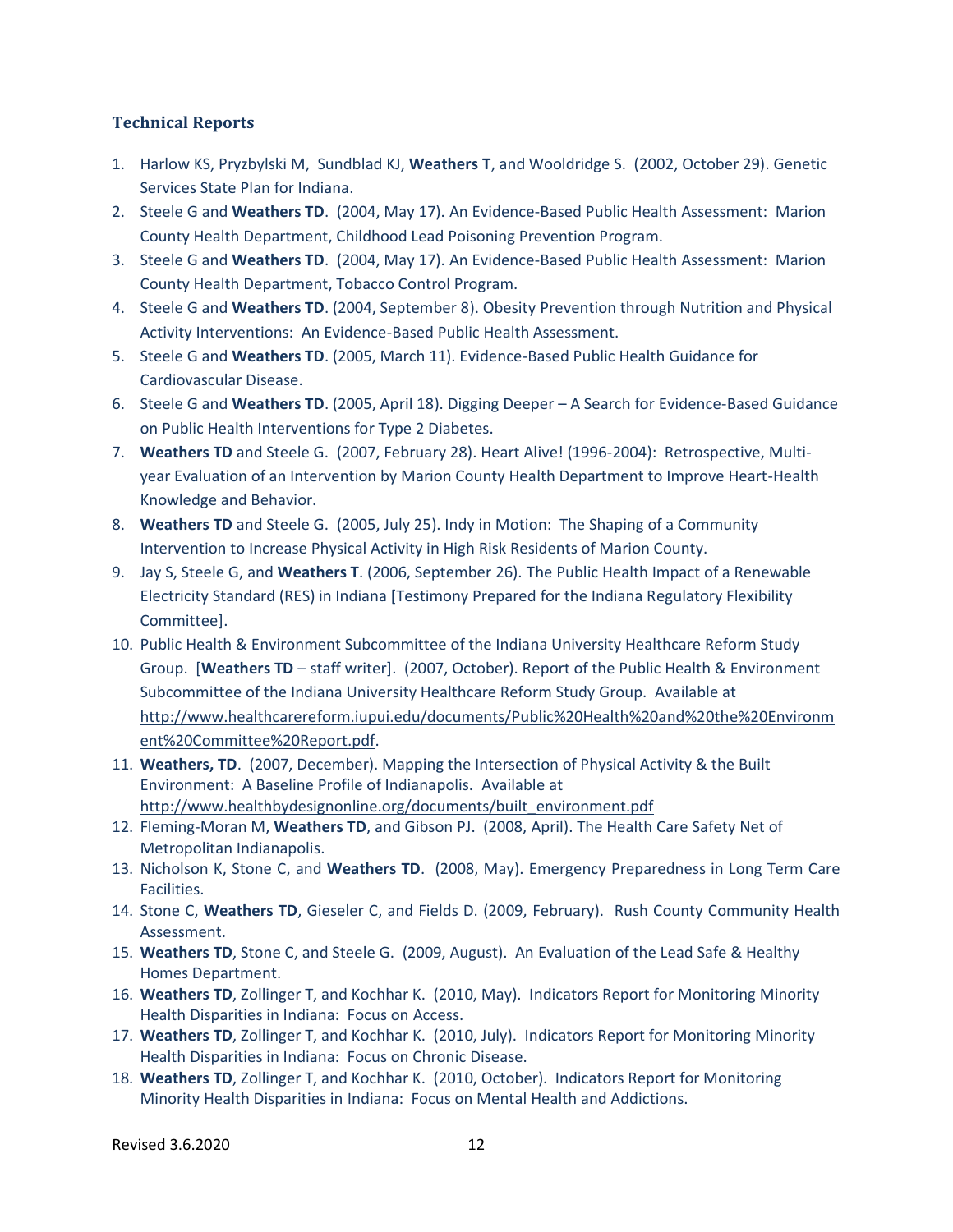- 19. Indiana Minority Health Coalition and Indiana University School of Medicine Bowen Research Center. [**Weathers TD,** contributing author]. (2010, September). Survey of Current Practices in the Collection of Race, Ethnicity and Language (REL) Data in Metropolitan Indianapolis Hospitals.
- 20. Swanson GM, **Weathers TD**, and Rakowski V. (2011, February).Cancer Disparities in Indiana: An Epidemiologic Profile. Published online at: [http://www.cancer.org/acs/groups/content/@greatlakes/documents/webcontent/acspc-](http://www.cancer.org/acs/groups/content/@greatlakes/documents/webcontent/acspc-028423.pdf)[028423.pdf](http://www.cancer.org/acs/groups/content/@greatlakes/documents/webcontent/acspc-028423.pdf)
- 21. Indiana Minority Health Coalition and the Indiana University School of Medicine, Bowen Research Center. (**Weathers TD,** contributing author). (2011, April). Guidelines for the Collection, Recording, and Reporting of Race, Ethnicity, and Language Data: A Project of the Central Indiana Alliance for Health.
- 22. Indiana Minority Health Coalition and the Indiana University School of Medicine, Bowen Research Center. (**Weathers TD**, contributing author). (2011, April). Report of the Pilot Project for the Standardized Collection of Race, Ethnicity, and Language Data: A Project of the Central Indiana Alliance for Health.
- 23. Indiana Minority Health Coalition and the Indiana University School of Medicine, Bowen Research Center. (**Weathers TD**, contributing author). (2011, August). Report of a Follow-Up Evaluation of the Standardized Collection of Race, Ethnicity and Language Data within an Ambulatory Care System.
- 24. Indiana Minority Health Coalition and the Indiana University School of Medicine, Bowen Research Center. (**Weathers TD**, primary contributing author). (2011, October). Disparities Surveillance Plan: Assessing Diabetes Care in Central Indiana by Race, Ethnicity, and Language.
- 25. **Weathers TD**. (2011, October). Hispanic Health in Indiana: Prepared as a Faculty Briefing for Internal Planning.
- 26. Chamness BE, Lewis CK, **Weathers TD,** Zollinger TZ, Thompson WR, and Ainsworth BE. (2012, May). ACSM American Fitness Index, Actively Moving U.S. Cities to Better Health, 2012 Report. For the American College of Sports Medicine. Published online at: [www.americanfitnessindex.org](http://www.americanfitnessindex.org/) .
- 27. American College of Sports Medicine. (**Weathers TD**, primary contributing author). (2012, May). My AFI Community Application Tool. Published online at: <http://www.americanfitnessindex.org/myafi/index.php>
- 28. Haitsma K, Diaz V, **Weathers TD**, Mirabol M, and Bigatti SM. (2013, June). *Acculturative Stress in Latino Adolescents: Relations to Mental Health.* Final Report to the Indiana Minority Health Coalition.
- 29. **Weathers TD,** Alyea JM, Steele GK, and Staten LK. (2013, September). *IU Workplace Health & Wellness Survey Results* (Series of 8 Campus-Specific Reports). Available at <http://www.pbhealth.iupui.edu/index.php/research/bhealthy/results/campus-specific-results/>
- 30. **Weathers TD**, Dai S, Herzi V, and Ohmit A. (October 2013) *Monitoring Minority Health Disparities in Indiana with a Focus on Access, Chronic Disease, and Mental Health: Update 2013*.
- 31. Bigatti SM, Hart M, Conrad K, Galbreath D, and **Weathers TD**. (2014, June). *The ROOTS Project: Exploring Pathways to Improve Mental Health and Supportive Family Relations in Hispanic Immigrants.* Final Report to the Indiana Minority Health Coalition.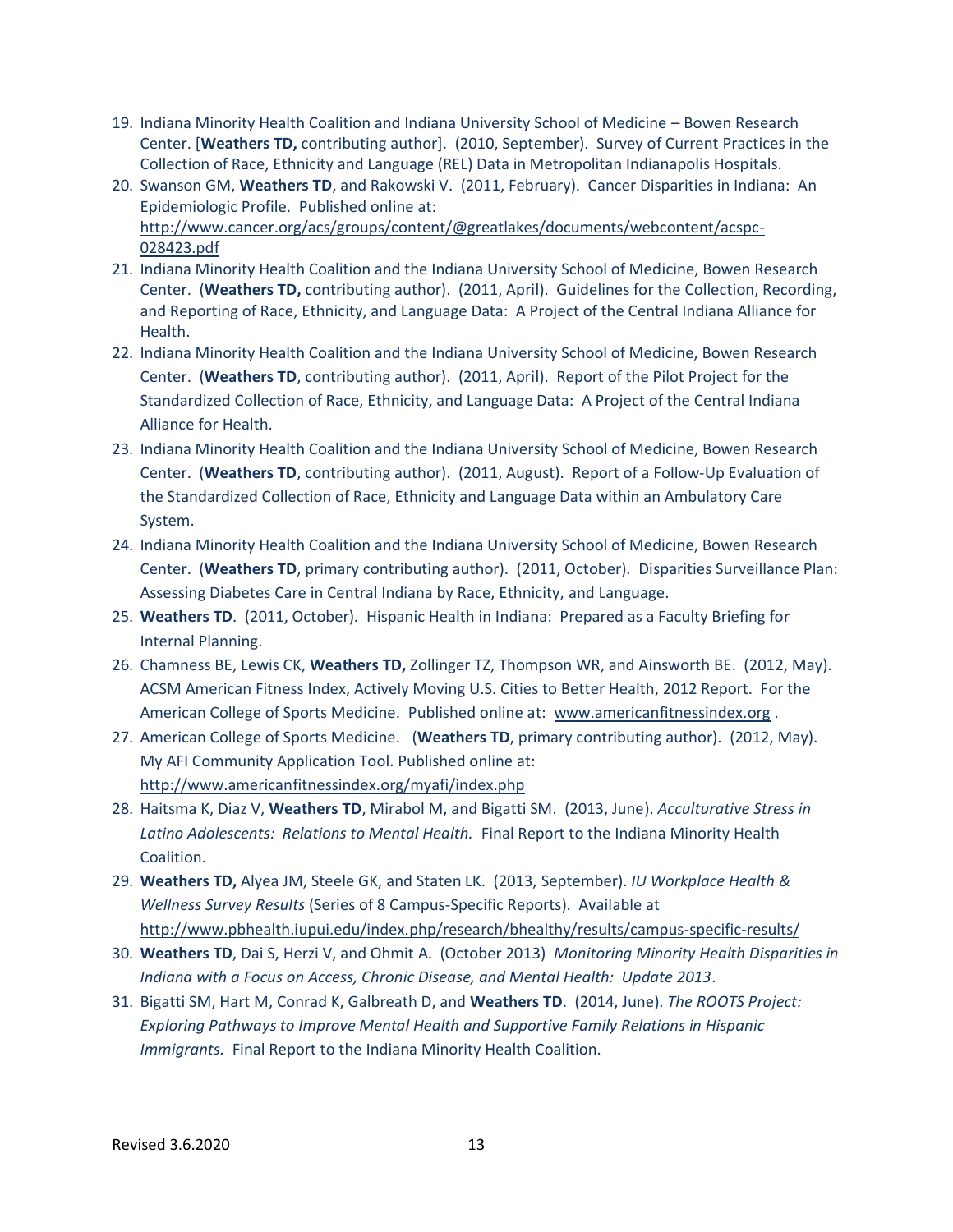- 32. IU Fairbanks School of Public Health Survey Team (**Weathers TD**, contributing author). (2014, October). *IU Workplace Health & Wellness Survey Results, 2013*. Available at [http://www.pbhealth.iupui.edu/index.php/research/bhealthy/results/.](http://www.pbhealth.iupui.edu/index.php/research/bhealthy/results/)
- 33. **Weathers TD**, Leech TGJ, Staten LK, Adams EA, Colbert JT, and Comer KF. (2015, July). *Worlds*  Apart: Gaps in Life Expectancy in the Indianapolis Metro Area. Available from the SAVI Community Information System at<http://www.savi.org/worlds-apart/> .
- 34. IU Fairbanks School of Public Health Survey Team (**Weathers TD**, contributing author). (2016, May). *Gauging Progress toward a Healthier IU: A Comparison of the IU Workplace Health and Wellness Survey Results from 2013 and 2015.* (Series of 9 reports covering IU overall and each IU campus location). Available at: <http://www.pbhealth.iupui.edu/index.php/research/2015-results/>
- 35. IU Fairbanks School of Public Health Survey Team (**Weathers TD**, contributing author). (2016, May). *2015 IU Workplace Health & Wellness Survey Results.* (Series of 9 reports covering IU overall and each IU campus location). Available at: [http://www.pbhealth.iupui.edu/index.php/research/2015](http://www.pbhealth.iupui.edu/index.php/research/2015-results/) [results/](http://www.pbhealth.iupui.edu/index.php/research/2015-results/)
- 36. Indiana Partnership for Health Communities (**Weathers TD**, contributing author). (2016, October). *Parkview Health 2016 Community Health Needs Assessment*. (Series of 8 reports focusing on 7 counties and the region).
- 37. Watson D, **Weathers T**, and McCabe H. (2016, October). *Richard M. Fairbanks School-Based Health Program Evaluation Progress Report.*
- 38. **Weathers T**, McCabe H, Childress S, Anderson M, and Watson DP. (December 2017). *Richard M. Fairbanks Foundation School Based Health Program Final Evaluation Report*.
- 39. **Weathers, TD** and Castorena JN. (January 2018). *Pregnancy Outcomes of Indiana Nurse-Family Partnership Clients Enrolled 2012-2015 in Comparison to Other Vulnerable Expectant Mothers in Marion County*.
- 40. Watson D, Duwve J, Greene M, **Weathers T**, Huynh P, & Nannery R. (October 2018). *The Changing Landscape of the Opioid Epidemic in Marion County and Evidence for Action*. Available at <https://www.rmff.org/insights/reports/>
- 41. **Weathers TD**, McGuire A, Gupta S, Cohen A, Huynh P, and Watson DP. (August 30, 2019). *Final Evaluation Report for Project POINT: An Initiative to Improve Continuity of Care among People Seen in the Eskenazi Emergency Department for Opioid Overdose.*
- 42. **Weathers TD** and Alyea JM. (September 2019). *Gauging progress toward a healthier IU: A comparison of the IU Workplace Health & Wellness Survey Results from 2013 to 2019.* Available at <https://healthy.iu.edu/>
- 43. **Weathers TD**, Alyea JM, and Munn TJ. (2019-2020). *Gauging progress toward a healthier IU: A comparison of the IU Workplace Health & Wellness Survey results from 2013 to 2019.* [A series of 7 reports focusing on individual IU campuses.] Available at<https://healthy.iu.edu/>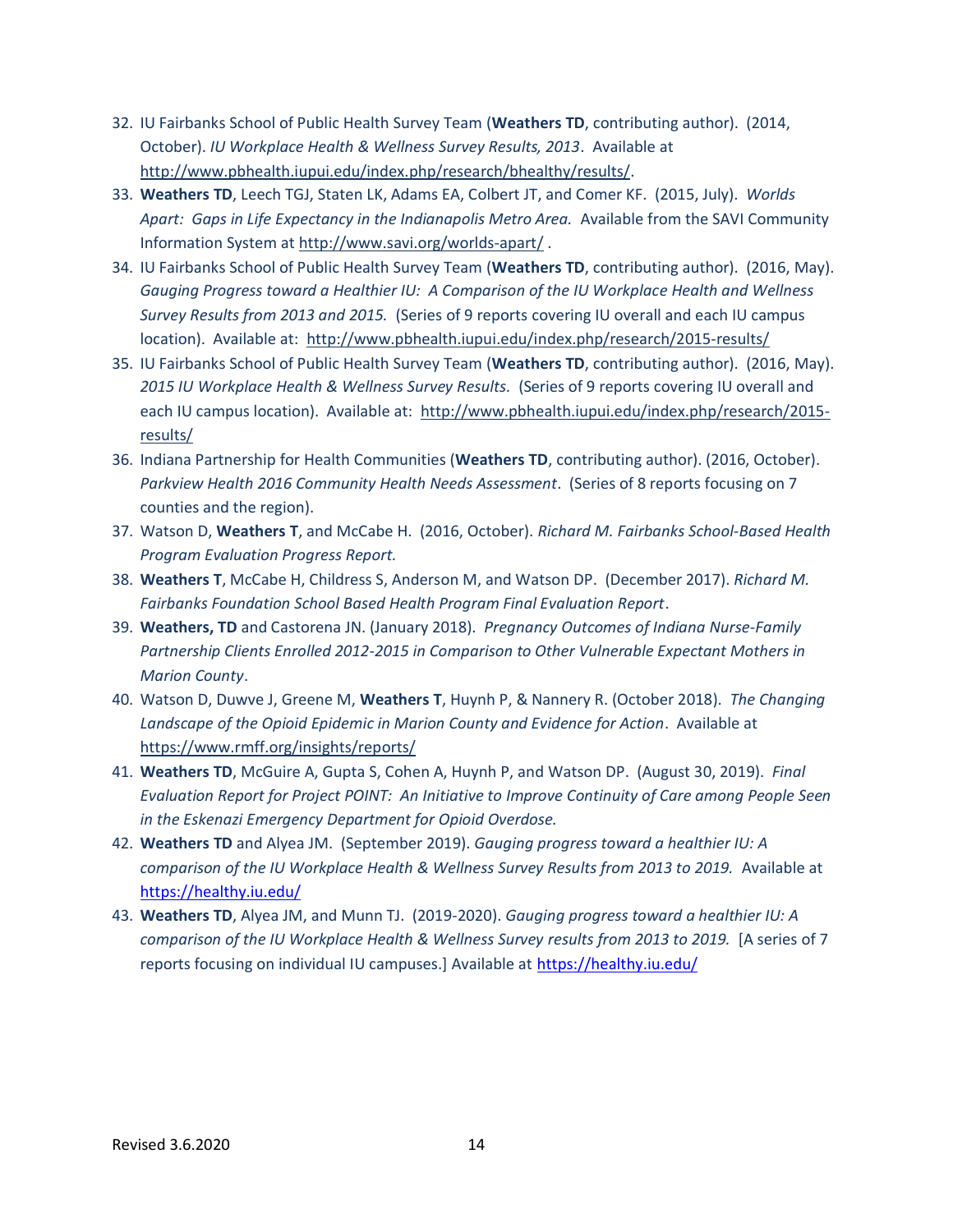### **Teaching Experience**

#### **Courses**

A Public Health Journey through the Social Determinants of Health. Undergraduate, Course P400, Spring 2014. Contributed to course development and co-taught with Dr. Tamara Leech. Enrollment = 6.

A Public Health Journey through the Social Determinants of Health. PBHL S425, Sole Instructor.

Spring 2015 Enrollment = 25; Honors Contract with Mark Daiuto Spring 2016 Enrollment = 35 Spring 2017 Enrollment = 29 Spring 2018 Enrollment = 29 Spring 2019 Enrollment = 17; Honors Contract with Elena Hughes Spring 2020 Enrollment = 32; Honors Contract with Tyler Munn

Introduction to Public Health Research Methods. PBHL S399, Fall 2017. Sole Instructor. Enrollment = 31.

#### **Guest Lectures**

*Reducing Health Disparities in Indiana.* Health Disparities Course at Butler University, Indianapolis, Indiana. September 20, 2011.

*How to Find and Evaluate Health Statistics. Finding Health Data and Identifying Disparities.* Social and Behavioral Sciences Capstone Course, S702. January 28, 2014.

*Finding Health Data and Identifying Disparities.* Joint Health Policy & Management/Social and Behavioral Sciences Capstone Course, S702. September 7, 2014.

*Finding Health Data and Identifying Disparities.* Introduction to Research Methods in Public Health, S510. September 23, 2014.

*Your Guide to the Great Data Hunt*. SBS/HPS Capstone Course, S702. February 9, 2015.

*Finding Health Data and Identifying Disparities.* Joint Health Policy & Management/Social and Behavioral Sciences Capstone Course, S702. February 1, 2016.

*Worlds Apart: How Can We Reduce the Gaps in Life Expectancy Across Communities of the Indy Metro Area?* Community Health, PBHL S315. October 25, 2016 and February 23, 2017.

*Coding Qualitative Data*. Culture & Qualitative Methods (Graduate), PBHL S615. March 29, 2017.

*Presenting and Interpreting Results*. Introduction to Research Methods in Public Health (Graduate). PBHL S510. December 5, 2017.

*Worlds Apart: How Can We Reduce the Gaps in Life Expectancy Across Communities of the Indy Metro Area? Root Cause Exercise.* Policy Design, Implementation, and Management (Graduate), PBHL H611. January 29, 2018.